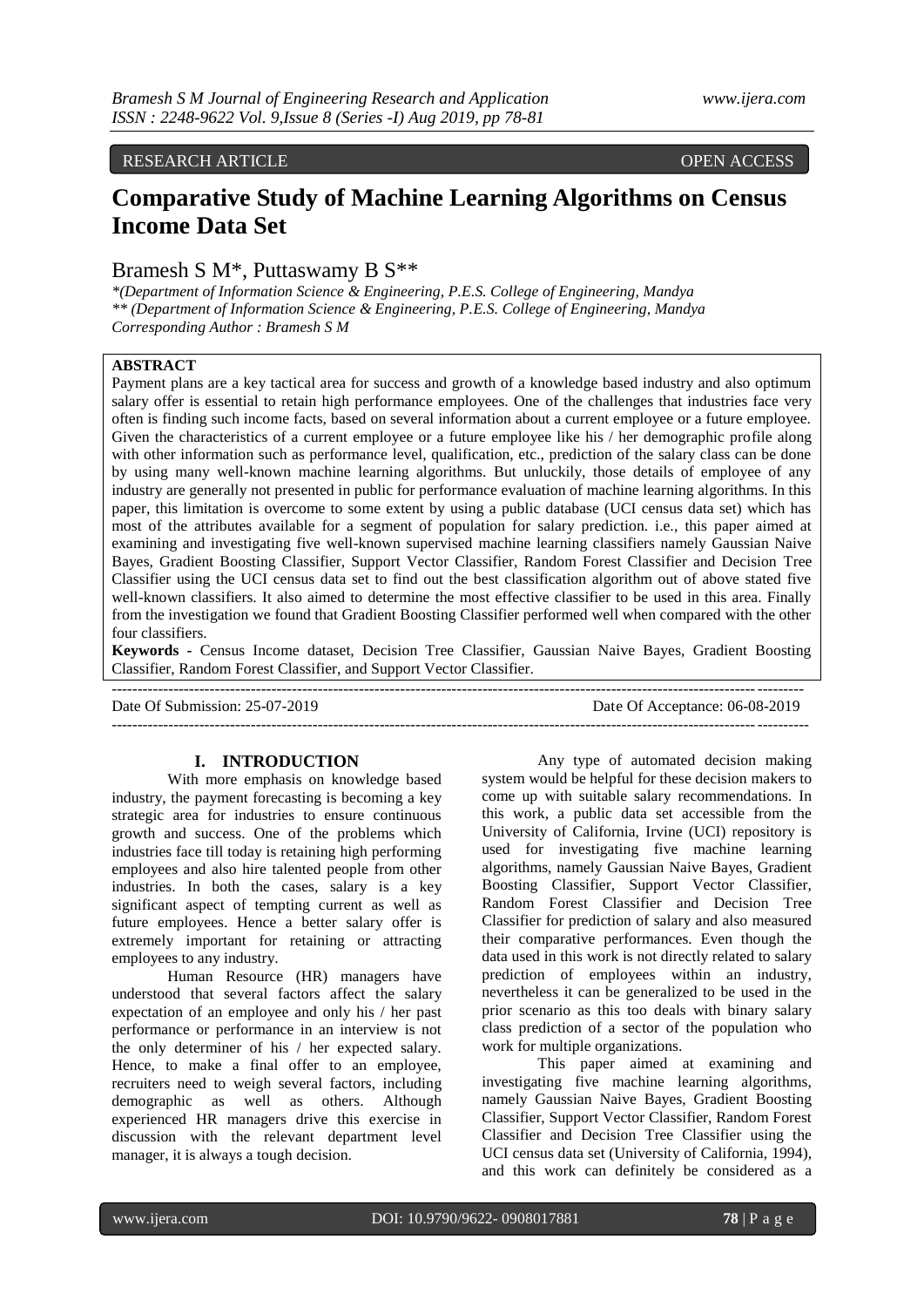beneficial effort towards understanding the usefulness of these algorithms for the real salary prediction problem. Although there are several limitations, nevertheless the outcomes can be used in real problem settings.

## **II. RELATED WORK**

Several related research efforts have been conducted that employed census data by some classification algorithms. However, there is a need to evaluate and improve the performance of supervised learning in census data. Over the centuries, several techniques have been developed to deal with this size of data. Some of these techniques include multivariate regression analyses, as well as a total range of statistical methods [1].

Chockalingamet. et. al. [2] investigated the Adult Census Data to come up with crucial and exciting attributes of the data. By using a variety of machine learning models like Stepwise Logistic Regression, Logistic Regression, Naive Bayes, Extra Trees, Decision Trees, k-Nearest Neighbor, SVM, Gradient Boosting and six configurations of Activated Neural Network performed a predictive task of classification and also drew a relative analysis of their predictive performances.

Bekena [3] proposed a Random Forest Classifier to predict income levels of individuals based on various attributes of 1994 census database and they got 85% predictive accuracy on the test data.

Topiwalla [4] proposed approach that shows the correct flow of approaching a machine learning problem by demonstrating feature engineering, feature selection by using easy algorithms like Naive Bayes, Decision Tree, SVM, KNN and then gradually moving to more complex algorithms like Random Forest, XGBOOST, and Stacking of models.

Lazar [5] implemented Support Vector Machine and Principal Component Analysis methods to produce and assess income prediction data based on the present population survey provided by the U.S. Census Bureau.

Deepajothiet. al. [6] tried to replicate Decision Tree Induction, Bayesian Networks, Rule Based Learning and Lazy Classifier techniques for the Adult Dataset and presented a comparative analysis of the predictive performances.

Lemon et. al. [7] attempted to recognize the significant features in the data that could help to optimize the complexity of dissimilar machine learning models used in classification tasks.

Haojun Zhu [8] attempted Logistic Regression as the Statistical Modeling tool and 4 dissimilar machine learning techniques namely Classification and Regression Tree, Neural Network,

Support Vector Machine, and Random Forest for predicting income levels.

It is also reported that researchers at the Ottawa University applied the method of decision trees to the Canadian census data in order to expose influences of bilingualism at the start of the last century [9] [10].

From the review we observed that the census dataset from UCI has been used in several cases, but only some with the intention of using it for employee salary prediction. In fact, only few works is focused on providing a benchmark of the existing research done in the comparative study of classifiers on predicting the range of income of a person from census data.

## **III. METHODOLOGY**

The aim is to find out a classifier which will result in maximum accuracy in prediction of salary class ( $> 50$  K,  $<= 50$  K) based on the given set (or subset) of features. Therefore the purposes of this paper include:

- To apply Naive Bayes Classifier, Decision Tree Classifier, Random Forest Classifier, Support Vector Classifier and Gradient Boosting Classifier on the public data set (UCI census)
- To compare prediction performance of above classifiers in terms of Accuracy, area under Receiver Operating Characteristics Curve (ROC), and F-measure.

## **A. The Dataset**

The data for this study was truly mined by Barry Becker using the 1994 census data set and the data were accessed from the University of California Irvine (UCI) Machine Learning Repository [11].

Data set info in brief:

Total number of entries in the data set  $= 32561$ entries

Total Data columns in the data set  $= 15$  columns

| Column                | <b>Entries</b> | Null / Non- | Data              |  |
|-----------------------|----------------|-------------|-------------------|--|
|                       |                | Null        | type              |  |
| Age                   | 32561          | non-null    | int64             |  |
| <b>Work Class</b>     | 32561          | non-null    | object            |  |
| Final Weight          | 32561          | non-null    | int <sub>64</sub> |  |
| Education             | 32561          | non-null    | object            |  |
| Education<br>Number   | 32561          | non-null    | int <sub>64</sub> |  |
| <b>Marital Status</b> | 32561          | non-null    | object            |  |
| Occupation            | 32561          | non-null    | object            |  |
| Relationship          | 32561          | non-null    | object            |  |
| Race                  | 32561          | non-null    | object            |  |
| Sex                   | 32561          | non-null    | object            |  |
| Capital Gain          | 32561          | non-null    | int <sub>64</sub> |  |
| Capital Loss          | 32561          | non-null    | int <sub>64</sub> |  |
| Hours per Week        | 32561          | non-null    | int <sub>64</sub> |  |
| Country               | 32561          | non-null    | object            |  |
| Income                | 32561          | non-null    | int32             |  |

**Table 1**: Column / Attribute details of the data set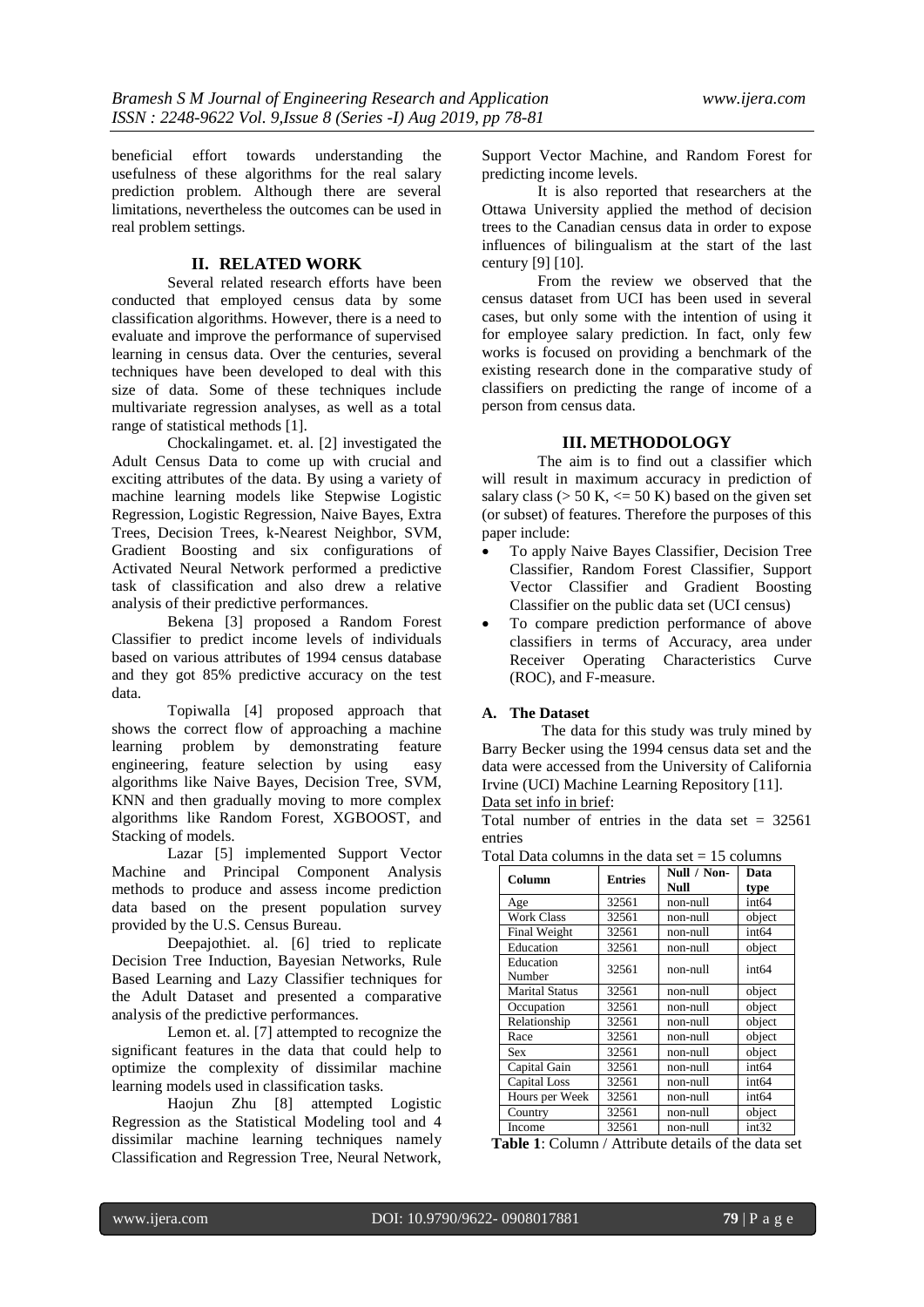The information above reveals that there are no missing values in the data set.

#### **B. Exploratory Data Analysis and Data Processing**

From the Exploratory Data Analysis we found that the data set has six continuous attributes, namely Final Weight, Age, Capital Gain, Education Number, Capital Loss, Hours per Week and nine categorical attributes, namely Education, Work Class, Marital Status, Relationship, Occupation, Race, Country, Sex and Income. The target variable is "Income", and it is a dependent variable. The other variables are independent. The income is divided into two classes:  $\le$  50 K and > 50 K (Binary classification problem).



**Fig. 1:** Correlation matrix of the dataset

Taking a look at the correlation matrix above, it's clear that there is not a very high linear correlation between any of the continuous features / attributes and the target variable. Also, Final Weight has zero correlation with the output class and hence, we dropped this column from further analysis. Then we analyzed the categorical features / attributes using CountPlot (library function), which shows the counts of observations in each categorical bin using bars. Through analysis, we also found that there are some missing values in Country attribute. As they are very less, we have dropped these rows from further analysis. Then the whole data set has been mixed in a consistent way such that all the categories of dissimilar features remain included in Training Set and Validation Set.

Finally, the dataset is split into two sets, namely training and testing. Where 70% of the data is used for training purposes and the rest 30% of the data is used for testing purposes.

## **C. Applying Machine Learning**

Here we have applied five algorithms to make the classification, namely Support Vector Classifier**,** Naive Bayes Classifier**,** Decision Tree Classifier**,** Random Forest Classifier and Gradient Boosting Classifier**.**

Python's Scikit-Learn Machine Learning Toolbox has been used for the Exploratory Data Analysis, Data Processing and Model Development. Python's Plotting Libraries like Matplotlib and Seaborn have been used for the data Visualizations.

#### **D. Analyzing Results**

After building the model, the most significant query that arises is how decent is the built model? So, assessing the built model is the most vital task which describes how good the model predictions are.

Accuracy - is the best natural performance measure and it is simply a fraction of properly predicted observation to the whole observations.



**Fig. 2:** Accuracy Plot of all classifiers

As it can be seen from the Fig. 2, the Gradient Boosting Classifier had the best accuracy when compared with Support Vector Classifier, Gaussian Naive Bayes, Random Forest Classifier and Decision Tree Classifier.

|         |  |  | F1 score - is the weighted average of Precision and |  |
|---------|--|--|-----------------------------------------------------|--|
| Recall. |  |  |                                                     |  |

| $score = 2 \times (\frac{precision \times recall}{)}$<br>$precision + recall$ | [12]            |
|-------------------------------------------------------------------------------|-----------------|
| <b>Classifier</b>                                                             | <b>F1</b> score |
| <b>Gaussian Naive Bayes</b>                                                   | 0.64            |
| <b>Support Vector Classifier</b>                                              | 0.62            |
| Decision Tree Classifier                                                      | 0.62            |
| Random Forest Classifier                                                      | 0.64            |
| <b>Gradient Boosting Classifier</b>                                           | 0.65            |
| $\mathbf{Table 2.}$ $\mathbf{F1}$ come of all algocitions                     |                 |

**Table 2**: F1 score of all classifiers

As it can be seen from the table above, the Gradient Boosting Classifier had the best F1 Score when compared with Support Vector Classifier, Gaussian Naive Bayes, Random Forest Classifier and Decision Tree Classifier.

 $F1$